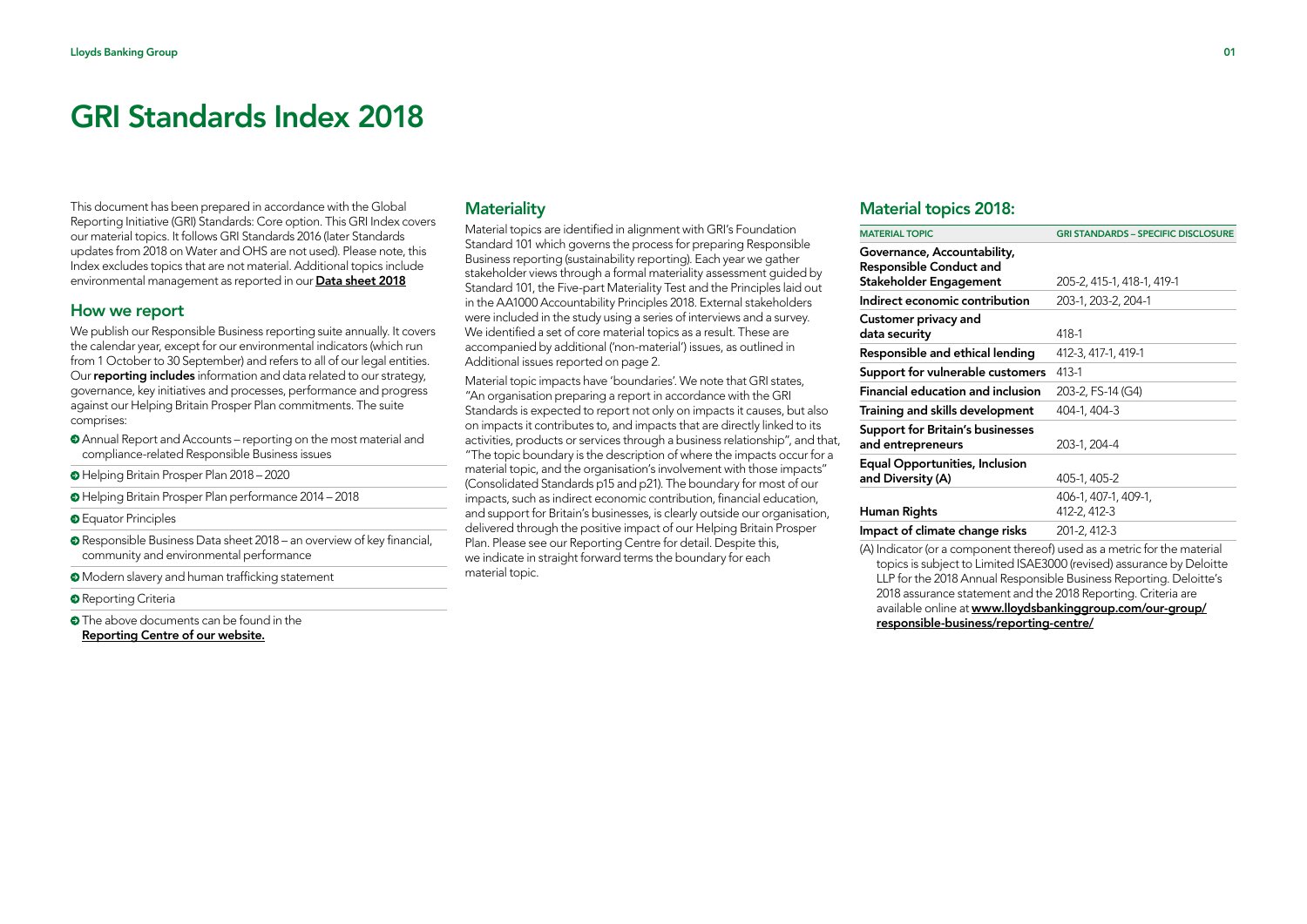continued

# Additional issues reported

Additional (non-material) issues are referenced in this Index, for continuity, and are principally covered in our Responsible Business reporting:

| <b>ADDITIONAL ISSUES, COVERED IN</b><br><b>RESPONSIBLE BUSINESS REPORTING</b> | PERFORMANCE INDICATOR REFERENCE                                  |
|-------------------------------------------------------------------------------|------------------------------------------------------------------|
| Reducing our own<br>Environmental footprint (A)                               | Data sheet 2018, p3; Reducing our<br>own Environmental footprint |
| <b>Board Effectiveness</b><br>and Transparency                                | ARA, p50-78                                                      |
| Business performance<br>and growth                                            | ARA, p6-7                                                        |
| Community investment<br>programmes (A)                                        | Data sheet 2018, p1; Community<br>programmes                     |
| Occupational health, safety<br>and wellbeing                                  | Data sheet 2018, p2                                              |
| Transparency in the<br>supply chain                                           | ARA p18, p26, p76; <b>Responsible</b><br>Sourcing                |
| Supply chain<br>environmental impacts                                         | ARA p26; Responsible Sourcing                                    |

(A) Indicator (or a component thereof) used as a metric for the additional issues listed is subject to Limited ISAE3000 (revised) assurance by Deloitte LLP for the 2018 Annual Responsible Business Reporting. Deloitte's 2018 assurance statement and the 2018 Reporting. Criteria are available online at [www.lloydsbankinggroup.com/our-group/](http://www.lloydsbankinggroup.com/our-group/responsible-business/reporting-centre/) [responsible-business/reporting-centre/](http://www.lloydsbankinggroup.com/our-group/responsible-business/reporting-centre/)

# Acronyms

LBG: Lloyds Banking Group MA: Management Approach RB: Responsible Business **HBPP:** Helping Britain Prosper Plan ARA: Annual Report and Accounts GHG: Greenhouse Gas Inside: Relevant inside the organisation (topic 'Boundary') Outside: Relevant outside of the organisation (topic 'Boundary')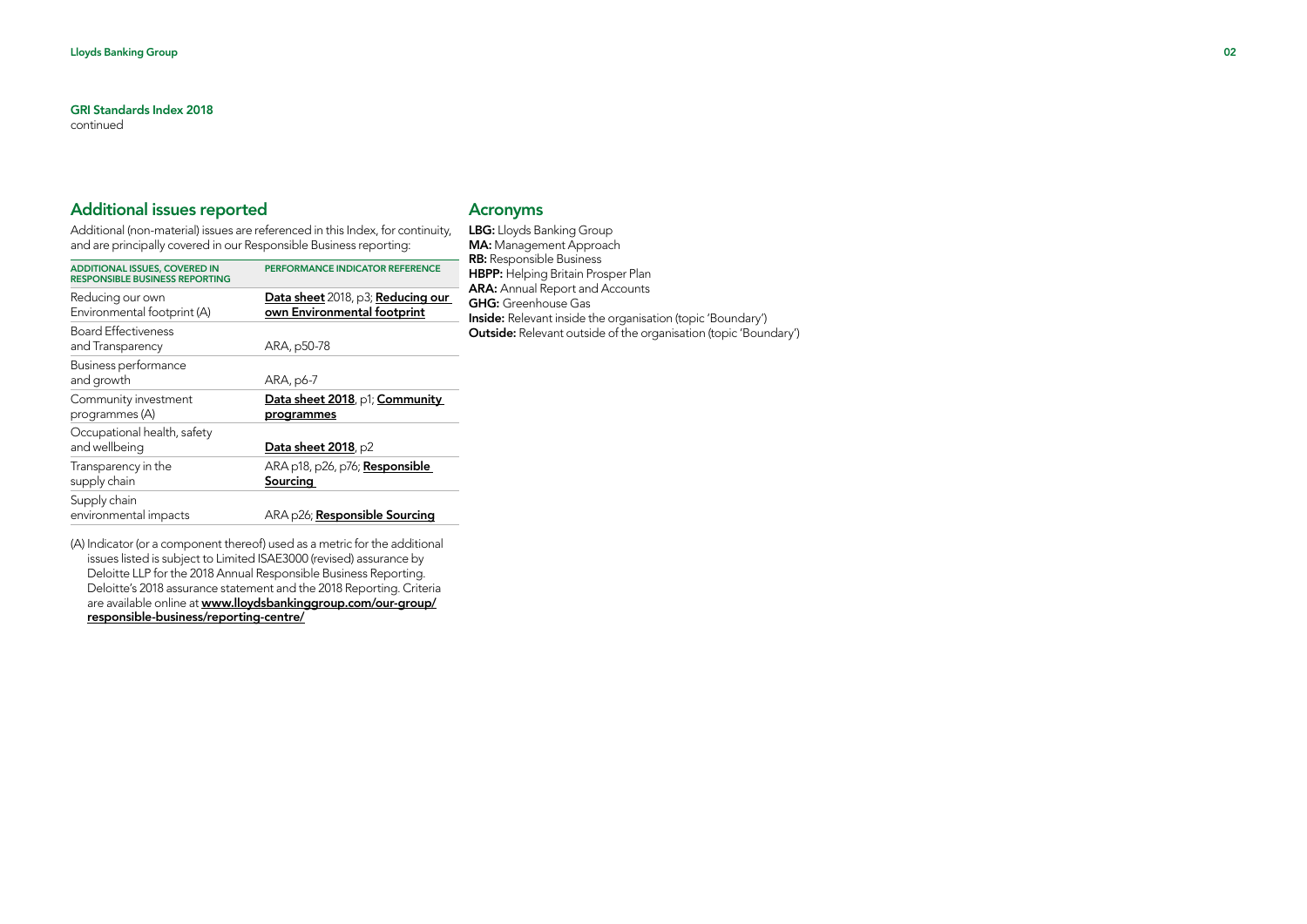continued

#### GENERAL STANDARD DISCLOSURES

| <b>DISCLOSURE</b>             | <b>DESCRIPTION</b>                                                                                                                                                                                                                 | RB REPORTING REFERENCES 2018                                                   | <b>FURTHER COMMENTS</b>                                                                                                                                                                                                                                                                                              |
|-------------------------------|------------------------------------------------------------------------------------------------------------------------------------------------------------------------------------------------------------------------------------|--------------------------------------------------------------------------------|----------------------------------------------------------------------------------------------------------------------------------------------------------------------------------------------------------------------------------------------------------------------------------------------------------------------|
| <b>Organisational Profile</b> |                                                                                                                                                                                                                                    |                                                                                |                                                                                                                                                                                                                                                                                                                      |
| 102-1                         | Report the name of the organisation                                                                                                                                                                                                | ARA, Front Cover, Inside Front Cover                                           |                                                                                                                                                                                                                                                                                                                      |
| $102 - 2$                     | Report the primary brands, products, and services                                                                                                                                                                                  | ARA, Inside Front Cover, p1, p10-11                                            |                                                                                                                                                                                                                                                                                                                      |
| $102 - 3$                     | Report the location of the organisation's headquarters                                                                                                                                                                             | ARA, Back Cover                                                                |                                                                                                                                                                                                                                                                                                                      |
| 102-4                         | Report number of countries where organisation operates, and names<br>of countries where either the organisation has significant operations or that are<br>specifically relevant to the sustainability topics covered in the report | ARA, p4, p8, p289-291                                                          | The Group operates in the UK only. Other interests overseas are not<br>significant in comparison.                                                                                                                                                                                                                    |
| 102-5                         | Report the nature of ownership and legal form                                                                                                                                                                                      | ARA, Inside Front Cover                                                        |                                                                                                                                                                                                                                                                                                                      |
| 102-6                         | Markets served                                                                                                                                                                                                                     | ARA, p8-12, p16, p27-29                                                        |                                                                                                                                                                                                                                                                                                                      |
| 102-7                         | Scale of organisation                                                                                                                                                                                                              | ARA, p4, p6-7                                                                  |                                                                                                                                                                                                                                                                                                                      |
| $102 - 8$                     | Information on employees and other workers                                                                                                                                                                                         | Data sheet 2018, p2<br>Reporting Criteria, p1<br>Gender pay report 2017 - 2018 | Employees are mainly in the UK and its region (includes the<br>channel islands).                                                                                                                                                                                                                                     |
|                               |                                                                                                                                                                                                                                    |                                                                                | To any extent significant, the Group's activities are not performed by<br>workers who are not employees. There are no significant variations in<br>the numbers reported in Disclosures 102-8 a, b and c.                                                                                                             |
| 102-9                         | Describe the organisation's supply chain                                                                                                                                                                                           | ARA, p18<br>Data sheet 2018, p2                                                |                                                                                                                                                                                                                                                                                                                      |
| 102-10                        | Any significant changes during the reporting period regarding<br>the organisation's size, structure, ownership, or its supply chain                                                                                                | ARA, p5                                                                        |                                                                                                                                                                                                                                                                                                                      |
| 102-11                        | Whether and how the precautionary approach or principle is<br>addressed by the organisation                                                                                                                                        | ARA, p8-9, p30                                                                 |                                                                                                                                                                                                                                                                                                                      |
| 102-12                        | List externally developed economic, environmental and social charters,<br>principles, or other initiatives to which the organisation subscribes<br>or which it endorses                                                            | ARA, p18 (UN, ILO), p20 (SDGs), p24 (TCFD)<br>Gender pay report 2017 - 2018    |                                                                                                                                                                                                                                                                                                                      |
| 102-13                        | Memberships of associations and national or international advocacy                                                                                                                                                                 | ARA, p18-19, p135                                                              | Key memberships include:<br>- Equator Principles<br>- Business in the Community<br>- Cambridge Programme for Sustainability Leadership advisory Board<br>Prince of Wales's Corporate Leaders Group<br>- Banking and Environment Initiative<br>- CBI Energy and Climate Change Board<br>- UN Global Compact signatory |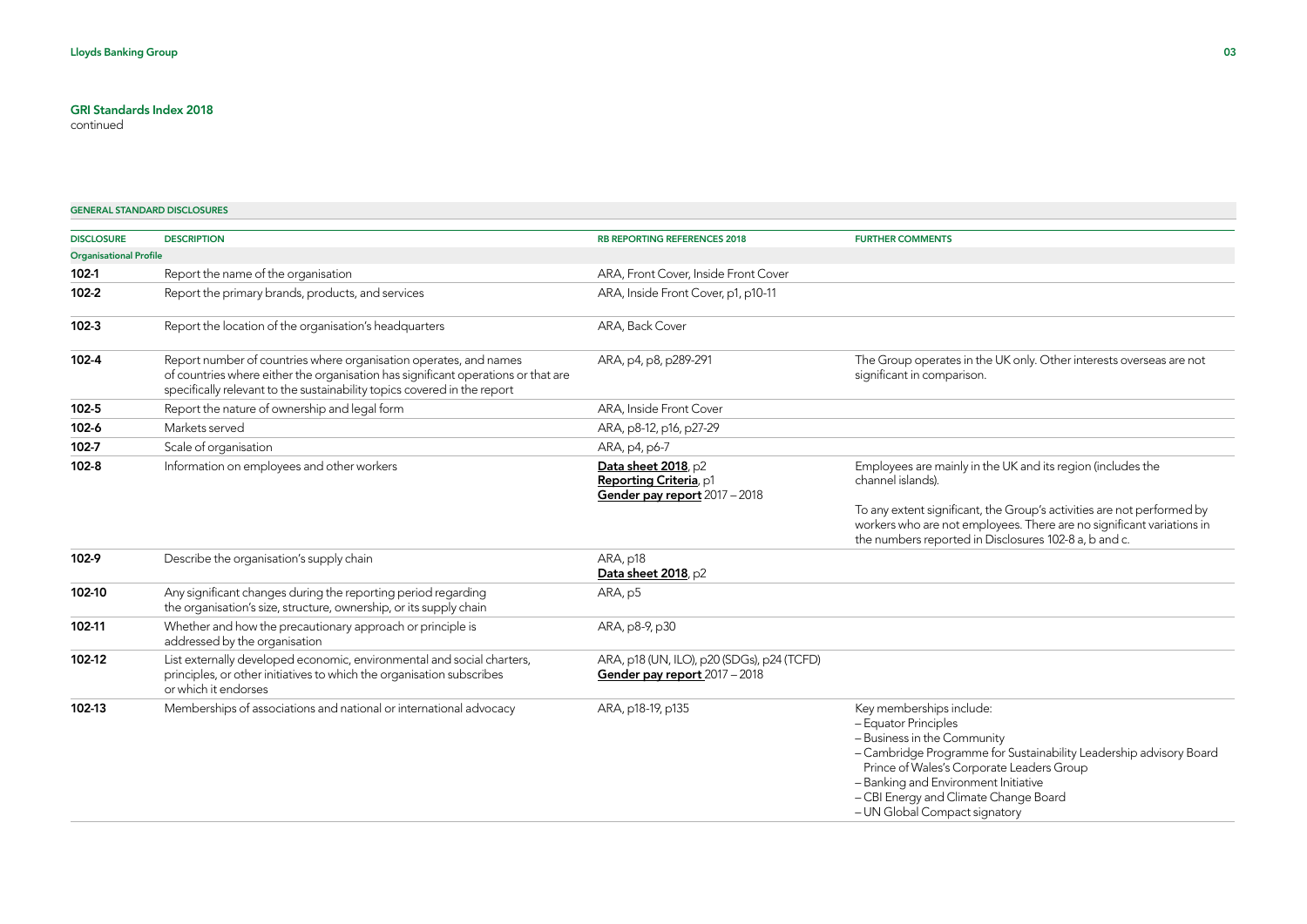| <b>DISCLOSURE</b>            | <b>DESCRIPTION</b>                                                                                                                                                                                        | <b>RB REPORTING REFERENCES 2018</b>                                     | <b>FURTHER COMMENTS</b>                                                                                                                                                                                                                                                                                                                                                                                                                                                                                                                                                                                                                                                                                                                                    |
|------------------------------|-----------------------------------------------------------------------------------------------------------------------------------------------------------------------------------------------------------|-------------------------------------------------------------------------|------------------------------------------------------------------------------------------------------------------------------------------------------------------------------------------------------------------------------------------------------------------------------------------------------------------------------------------------------------------------------------------------------------------------------------------------------------------------------------------------------------------------------------------------------------------------------------------------------------------------------------------------------------------------------------------------------------------------------------------------------------|
| <b>Strategy and Analysis</b> |                                                                                                                                                                                                           |                                                                         |                                                                                                                                                                                                                                                                                                                                                                                                                                                                                                                                                                                                                                                                                                                                                            |
| 102-14                       | Provide a statement from the most senior decision-maker of the<br>organisation about the relevance of sustainability to the organisation<br>and the organisation's strategy for addressing sustainability | ARA, p2, p4                                                             |                                                                                                                                                                                                                                                                                                                                                                                                                                                                                                                                                                                                                                                                                                                                                            |
| <b>Ethics and integrity</b>  |                                                                                                                                                                                                           |                                                                         |                                                                                                                                                                                                                                                                                                                                                                                                                                                                                                                                                                                                                                                                                                                                                            |
| 102-16                       | Organisation's values, principles, standards and norms of behaviour such<br>as codes of conduct and codes of ethics                                                                                       | ARA, p18, p24, p26, p81                                                 |                                                                                                                                                                                                                                                                                                                                                                                                                                                                                                                                                                                                                                                                                                                                                            |
| Governance                   |                                                                                                                                                                                                           |                                                                         |                                                                                                                                                                                                                                                                                                                                                                                                                                                                                                                                                                                                                                                                                                                                                            |
| 102-18                       | Governance structure, including committees of the highest governance body                                                                                                                                 | ARA, p24, p50-78                                                        |                                                                                                                                                                                                                                                                                                                                                                                                                                                                                                                                                                                                                                                                                                                                                            |
| Stakeholder engagement       |                                                                                                                                                                                                           |                                                                         |                                                                                                                                                                                                                                                                                                                                                                                                                                                                                                                                                                                                                                                                                                                                                            |
| 102-40                       | List of stakeholder groups engaged by the organisation                                                                                                                                                    | ARA, p16-18                                                             |                                                                                                                                                                                                                                                                                                                                                                                                                                                                                                                                                                                                                                                                                                                                                            |
| 102-41                       | Percentage of total employees covered by collective bargaining agreements                                                                                                                                 | ARA, p83<br><b>Modern Slavery and Human Trafficking</b><br>Statement p3 | We have recognition agreements with two trade unions, Accord and<br>Unite, which collectively negotiate on behalf of 98 per cent of our<br>UK employees. Unite represents the interests of 30,000 colleagues<br>(estimated), approximately 50% of total FTE headcount.<br>The Living Wage Foundation has accredited the Group as a Living Wage<br>Employer and we review our pay rates annually to ensure minimum rates<br>are above statutory minimum wage requirements. We have worked, and<br>continue to work, with third-party contractors and suppliers to ensure<br>that they operate in line with our commitments. We expect our suppliers<br>to ensure that the wages they pay meet legally mandated minimums<br>without unauthorised deductions. |
| 102-42                       | Basis for identification and selection of stakeholders with whom to engage                                                                                                                                | ARA, p16                                                                |                                                                                                                                                                                                                                                                                                                                                                                                                                                                                                                                                                                                                                                                                                                                                            |
| 102-43                       | Approach to stakeholder engagement                                                                                                                                                                        | ARA, p16-18                                                             |                                                                                                                                                                                                                                                                                                                                                                                                                                                                                                                                                                                                                                                                                                                                                            |
| 102-44                       | Key topics and concerns that have been raised, and how the organisation has<br>responded to key topics and concerns, including through reporting                                                          | ARA, p16-18                                                             |                                                                                                                                                                                                                                                                                                                                                                                                                                                                                                                                                                                                                                                                                                                                                            |
| <b>Report Practice</b>       |                                                                                                                                                                                                           |                                                                         |                                                                                                                                                                                                                                                                                                                                                                                                                                                                                                                                                                                                                                                                                                                                                            |
| 102-45                       | Entities included in the consolidated financial statements                                                                                                                                                | ARA, p27-29, p289-295                                                   |                                                                                                                                                                                                                                                                                                                                                                                                                                                                                                                                                                                                                                                                                                                                                            |
| 102-46                       | Defining report content and topic boundaries                                                                                                                                                              | ARA, p19<br>GRI Index, 1                                                |                                                                                                                                                                                                                                                                                                                                                                                                                                                                                                                                                                                                                                                                                                                                                            |
| 102-47                       | List of material topics                                                                                                                                                                                   | ARA, p19<br>GRI Index, p1                                               |                                                                                                                                                                                                                                                                                                                                                                                                                                                                                                                                                                                                                                                                                                                                                            |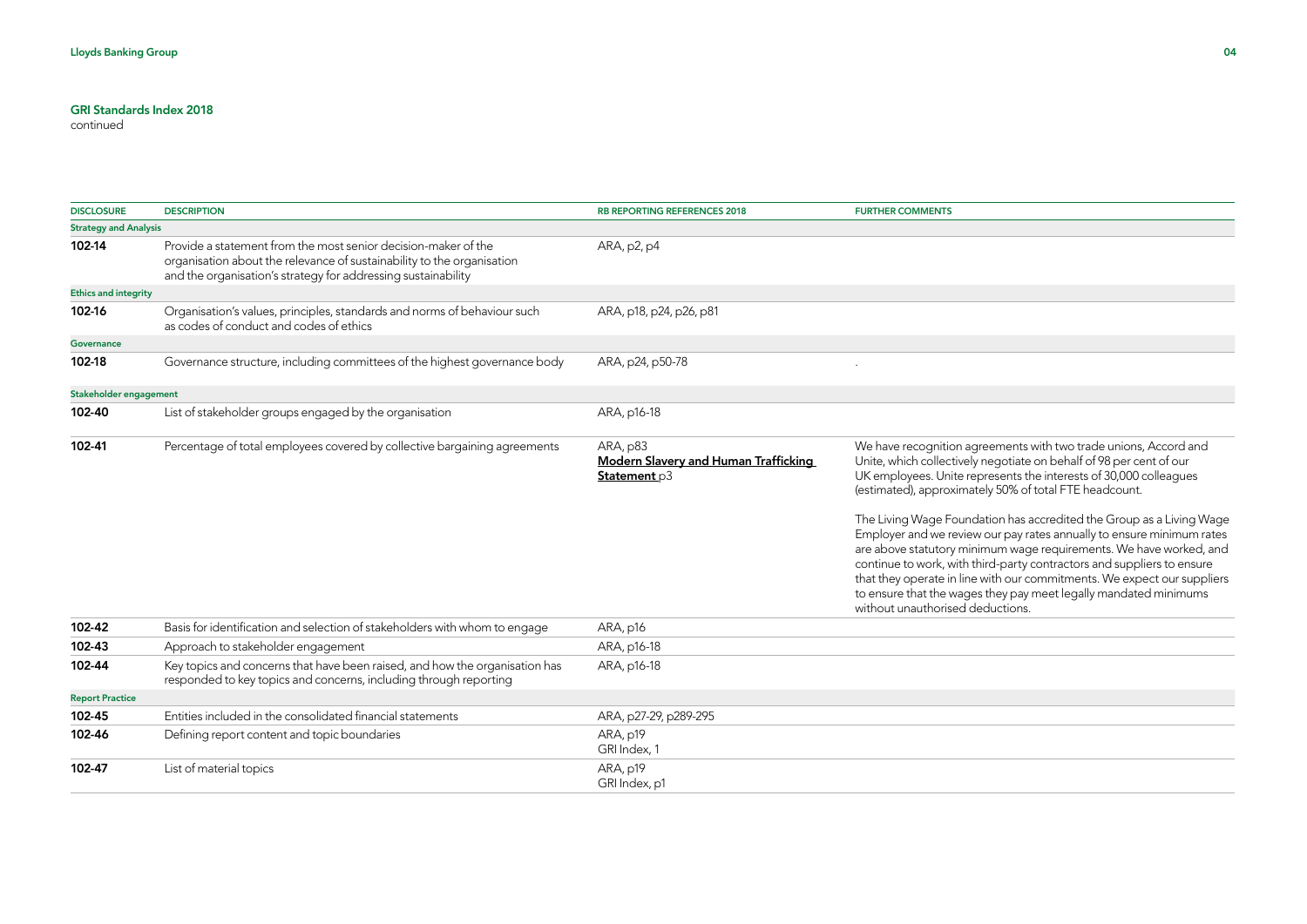| <b>DISCLOSURE</b>                                 | <b>DESCRIPTION</b>                                                                                                                                                                                       | <b>RB REPORTING REFERENCES 2018</b>                                                                                                                                                                                                                                                                                                                                                                                                                           | <b>FURTHER COMMENTS</b>                                                                                                                                                                                                                                                                                                                                                                                                                                                                                                                                                                                                                                                                                                                                                                                   |
|---------------------------------------------------|----------------------------------------------------------------------------------------------------------------------------------------------------------------------------------------------------------|---------------------------------------------------------------------------------------------------------------------------------------------------------------------------------------------------------------------------------------------------------------------------------------------------------------------------------------------------------------------------------------------------------------------------------------------------------------|-----------------------------------------------------------------------------------------------------------------------------------------------------------------------------------------------------------------------------------------------------------------------------------------------------------------------------------------------------------------------------------------------------------------------------------------------------------------------------------------------------------------------------------------------------------------------------------------------------------------------------------------------------------------------------------------------------------------------------------------------------------------------------------------------------------|
| 102-48                                            | Restatements of information                                                                                                                                                                              | Data sheet 2018, p2-3                                                                                                                                                                                                                                                                                                                                                                                                                                         |                                                                                                                                                                                                                                                                                                                                                                                                                                                                                                                                                                                                                                                                                                                                                                                                           |
| 102-49                                            | Changes in reporting                                                                                                                                                                                     | ARA, p19                                                                                                                                                                                                                                                                                                                                                                                                                                                      | No significant changes recorded as part of materiality assessment<br>process. Some minor changes in emphasis of coverage of certain<br>'material topics' and 'additional issues'.                                                                                                                                                                                                                                                                                                                                                                                                                                                                                                                                                                                                                         |
| 102-50                                            | Reporting period                                                                                                                                                                                         | 2018 calendar year                                                                                                                                                                                                                                                                                                                                                                                                                                            |                                                                                                                                                                                                                                                                                                                                                                                                                                                                                                                                                                                                                                                                                                                                                                                                           |
| 102-51                                            | Date of most recent report                                                                                                                                                                               | 20th February 2018 (2017 ARA and RB reporting)                                                                                                                                                                                                                                                                                                                                                                                                                |                                                                                                                                                                                                                                                                                                                                                                                                                                                                                                                                                                                                                                                                                                                                                                                                           |
| 102-52                                            | Reporting cycle                                                                                                                                                                                          | Annual                                                                                                                                                                                                                                                                                                                                                                                                                                                        |                                                                                                                                                                                                                                                                                                                                                                                                                                                                                                                                                                                                                                                                                                                                                                                                           |
| 102-53                                            | Contact point for questions regarding the report                                                                                                                                                         | <b>Contact Us</b>                                                                                                                                                                                                                                                                                                                                                                                                                                             |                                                                                                                                                                                                                                                                                                                                                                                                                                                                                                                                                                                                                                                                                                                                                                                                           |
| 102-54                                            | Claims of reporting in accordance with the GRI Standards                                                                                                                                                 | GRI Index, 1                                                                                                                                                                                                                                                                                                                                                                                                                                                  | This report has been prepared in accordance with the Global Reporting<br>Initiative (GRI) Standards: Core option                                                                                                                                                                                                                                                                                                                                                                                                                                                                                                                                                                                                                                                                                          |
| 102-55                                            | GRI content index                                                                                                                                                                                        | <b>Reporting Centre</b>                                                                                                                                                                                                                                                                                                                                                                                                                                       |                                                                                                                                                                                                                                                                                                                                                                                                                                                                                                                                                                                                                                                                                                                                                                                                           |
| 102-56                                            | External assurance                                                                                                                                                                                       | ARA, p22, p25, p81                                                                                                                                                                                                                                                                                                                                                                                                                                            | Limited ISAE3000 (revised) assurance by Deloitte LLP. Assurance<br>statement and the Reporting Criteria available online here                                                                                                                                                                                                                                                                                                                                                                                                                                                                                                                                                                                                                                                                             |
|                                                   | SPECIFIC STANDARD DISCLOSURES                                                                                                                                                                            |                                                                                                                                                                                                                                                                                                                                                                                                                                                               |                                                                                                                                                                                                                                                                                                                                                                                                                                                                                                                                                                                                                                                                                                                                                                                                           |
|                                                   | 200: ECONOMIC TOPIC MANAGEMENT APPROACH                                                                                                                                                                  |                                                                                                                                                                                                                                                                                                                                                                                                                                                               |                                                                                                                                                                                                                                                                                                                                                                                                                                                                                                                                                                                                                                                                                                                                                                                                           |
| <b>DISCLOSURE</b>                                 | <b>RELATED MATERIAL TOPIC</b>                                                                                                                                                                            | <b>RB REPORTING REFERENCES</b><br>(MEETING MA DISCLOSURES 103-1; 103-2; 103-3)                                                                                                                                                                                                                                                                                                                                                                                | <b>FURTHER COMMENTS</b>                                                                                                                                                                                                                                                                                                                                                                                                                                                                                                                                                                                                                                                                                                                                                                                   |
| $201 - 2$<br>203-1<br>203-2<br>204-1<br>$205 - 2$ | Impact of climate change risks<br>Indirect economic contribution<br>Support for Britain's businesses and entrepreneurs<br>Governance & Accountability, Responsible Conduct and<br>Stakeholder Engagement | Impact of climate risk ARA p19-20, p24-25,<br>p81; Sustainability in Lloyds Banking Group<br>Assurance process and 2018 Reporting<br>Criteria, online here<br>Indirect economic contribution (SMEs,<br>homebuyer, business and entrepreneur<br>support) ARA, p8-11, p16, p20-26; and<br>Helping Britain Prosper Plan &<br><b>Community Programmes</b><br>Governance, Responsible Conduct,<br>Stakeholder engagement;<br>including Anti-bribery and corruption | In addition to our Helping Britain Prosper Plan, aimed at tackling the<br>issues facing Britain today, our community investment programmes focus<br>on three core themes: education, employability and enterprise - assessed<br>against our Responsible Business strategy and performance and impact<br>is tracked internally. We undertake assurance (Limited ISAE3000 Deloitte<br>LLP assurance) on total community investment.<br>Anti-corruption and bribery: Our policies, codes, systems and initiatives<br>are created and embedded in order to prevent bribery and corruption.<br>The Group regularly reviews and assesses these policies to keep them<br>current, effective and consistent across markets and jurisdictions.<br>All colleagues, including contractors, complete mandatory annual |
|                                                   |                                                                                                                                                                                                          | ARA p2-4, p16-17, p26, p50-78, p110                                                                                                                                                                                                                                                                                                                                                                                                                           | anti-bribery training and are encouraged to report confidentially any<br>instances of suspected bribery.                                                                                                                                                                                                                                                                                                                                                                                                                                                                                                                                                                                                                                                                                                  |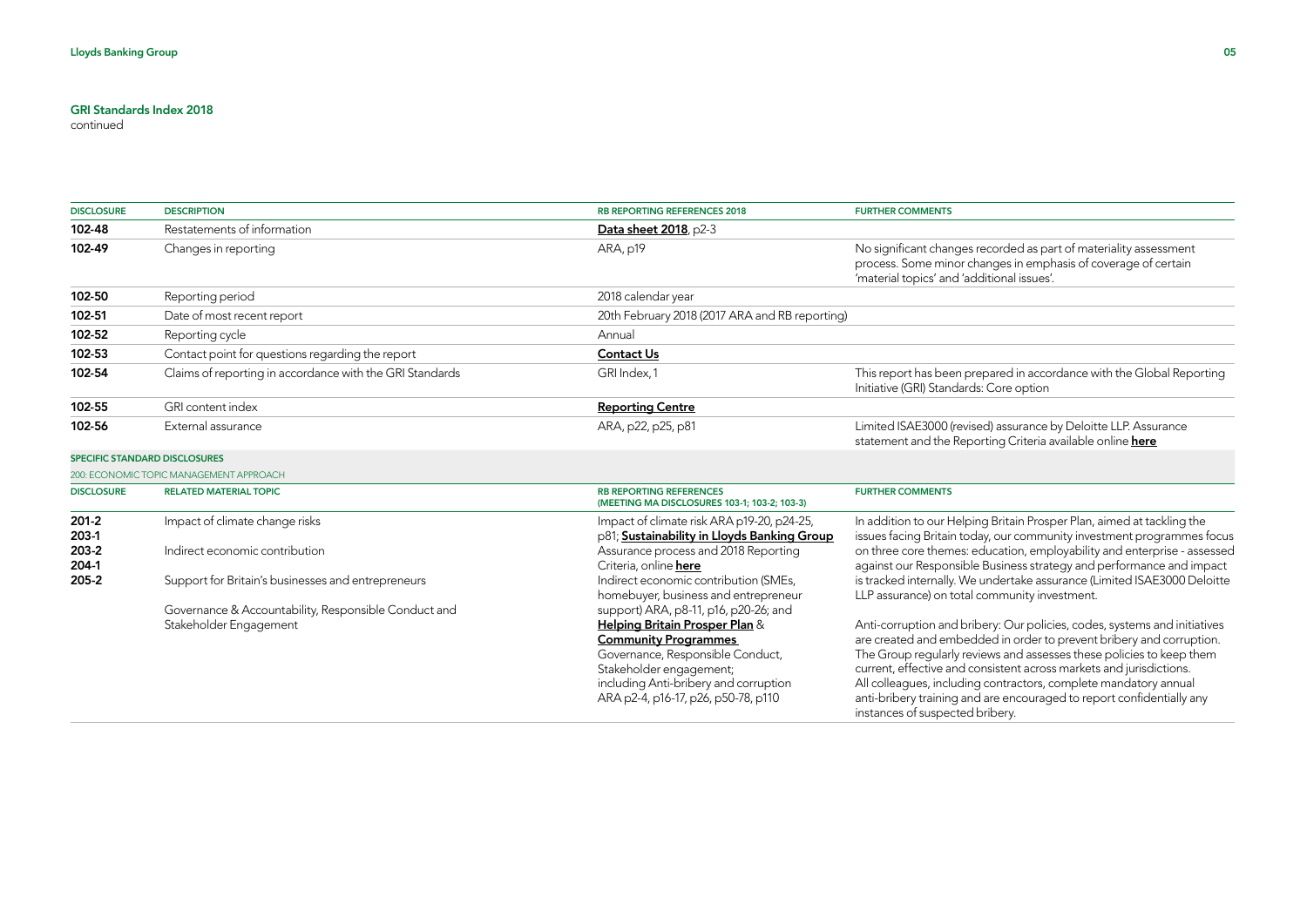| <b>200: ECONOMIC TOPICS</b>                |                                                                                      |                                                                                               |                                                                                                                                                             |                         |                                                                                                                                                                                                                                                                                                                                                                                                                   |
|--------------------------------------------|--------------------------------------------------------------------------------------|-----------------------------------------------------------------------------------------------|-------------------------------------------------------------------------------------------------------------------------------------------------------------|-------------------------|-------------------------------------------------------------------------------------------------------------------------------------------------------------------------------------------------------------------------------------------------------------------------------------------------------------------------------------------------------------------------------------------------------------------|
| <b>DISCLOSURE</b>                          | <b>RELATED MATERIAL TOPIC</b>                                                        | <b>RB REPORTING REFERENCES 2018</b>                                                           | <b>BOUNDARY</b>                                                                                                                                             | <b>FURTHER COMMENTS</b> |                                                                                                                                                                                                                                                                                                                                                                                                                   |
| <b>GRI 201: Economic Performance 2016</b>  |                                                                                      |                                                                                               |                                                                                                                                                             |                         |                                                                                                                                                                                                                                                                                                                                                                                                                   |
| 201-2                                      | Financial implications and<br>other risks and opportunities<br>due to climate change | Impact of climate risks                                                                       | ARA p2, p19-20, p24-25<br><b>Sustainability in Lloyds Banking</b><br>Group                                                                                  | Inside and outside      | At Lloyds Banking Group, we have a unique position<br>within the UK economy and with our purpose to help<br>Britain prosper. Our new Sustainability Strategy aims<br>to support the successful transition to a more<br>sustainable, low carbon economy that is resilient to<br>climate change impacts.                                                                                                            |
| GRI 203: Indirect Economic Impacts 2016    |                                                                                      |                                                                                               |                                                                                                                                                             |                         |                                                                                                                                                                                                                                                                                                                                                                                                                   |
| 203-1                                      | Infrastructure investments and<br>services supported                                 | Indirect economic<br>contribution<br>Support for Britain's<br>businesses and<br>entrepreneurs | ARA p7, p11, p18, p20-25<br>Data sheet 2018, 1<br><b>Helping Britain Prosper Plan</b><br><b>Financial inclusion services</b><br><b>Community Programmes</b> | Outside                 |                                                                                                                                                                                                                                                                                                                                                                                                                   |
| 203-2                                      | Significant indirect economic<br>impacts                                             | Indirect economic<br>contribution<br>Financial education<br>and inclusion                     | ARA p20-25<br><b>Helping Britain Prosper Plan</b><br><b>Financial inclusion services</b><br><b>Community Programmes</b>                                     | Inside and Outside      |                                                                                                                                                                                                                                                                                                                                                                                                                   |
| <b>GRI 204: Procurement Practices 2016</b> |                                                                                      |                                                                                               |                                                                                                                                                             |                         |                                                                                                                                                                                                                                                                                                                                                                                                                   |
| 204-1                                      | Proportion of spending on<br>local suppliers                                         | Indirect economic<br>contribution<br>Support for Britain's<br>businesses and<br>entrepreneurs | ARA p18<br><b>Working with suppliers</b><br>Data sheet, p2<br><b>Modern Slavery and Human</b><br>Trafficking Statement, p5                                  | Inside and Outside      | In 2018 our supplier expenditure was £5.8 billion with<br>95 per cent of our direct suppliers located in the UK<br>(2017: 94%). The Group operates across the UK and we<br>routinely purchase at different levels locally.                                                                                                                                                                                        |
| GRI 205: Anti-corruption 2016              |                                                                                      |                                                                                               |                                                                                                                                                             |                         |                                                                                                                                                                                                                                                                                                                                                                                                                   |
| 205-2                                      | Communication and training<br>about anti-corruption policies<br>and procedures       | Governance<br>& Accountability,<br>Responsible Conduct and<br>Stakeholder Engagement          | ARA p17, p26, p58, p63,<br>p77, p110                                                                                                                        | Inside                  | All colleagues, including contractors, complete annual<br>anti-bribery training and are encouraged to report<br>confidentially any instances of suspected bribery via the<br>Speak-Up service or their line manager.<br>Each colleague is aware of our Anti-Money Laundering<br>and Counter Terrorist Policy and completes training to<br>understand how they can help to protect the Group and<br>our customers. |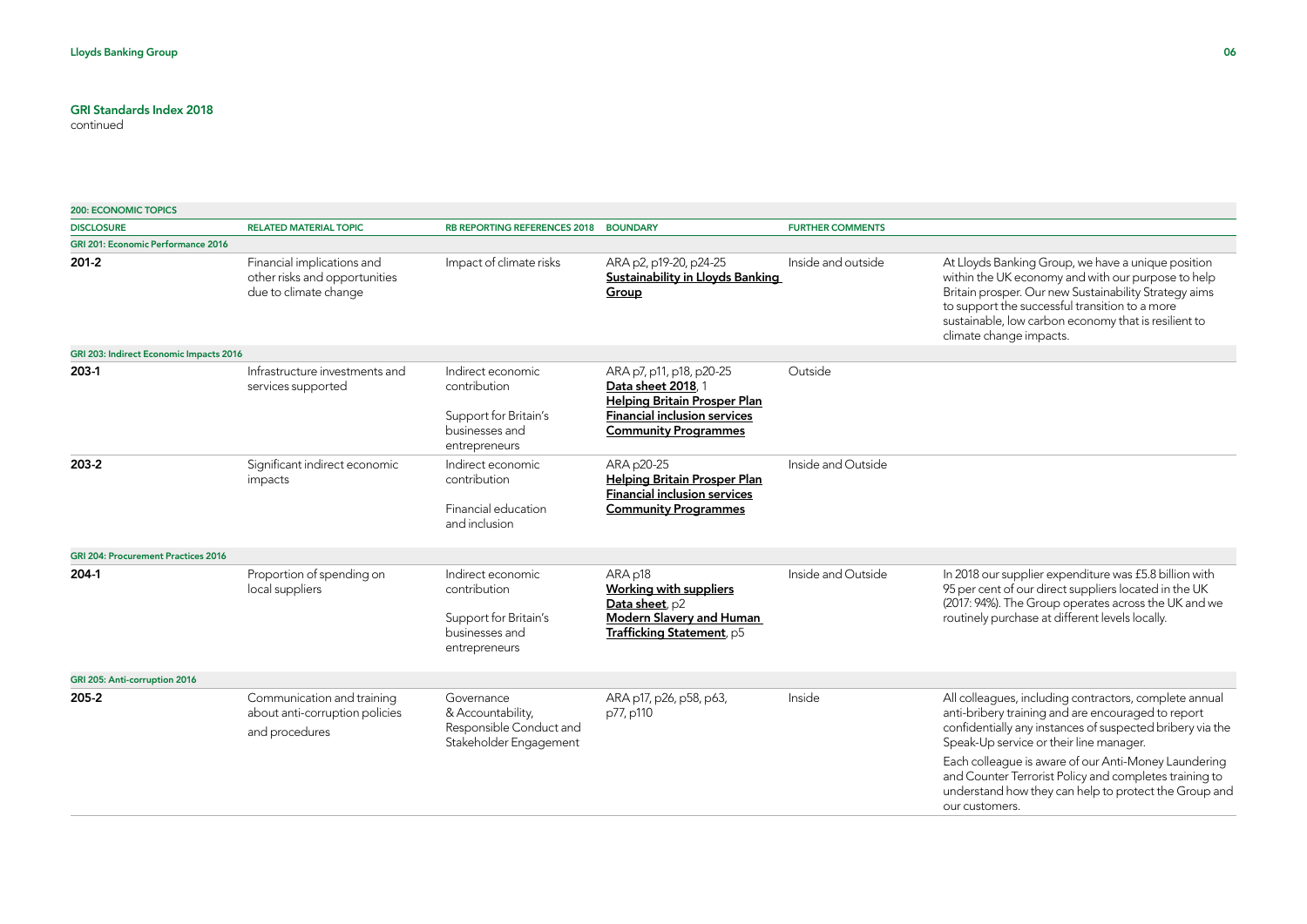continued

|                                                                                           | 300: ENVIRONMENTAL TOPICS MANAGEMENT APPROACH |                                                                                                                       |                                                                                                                                                                                                  |  |  |  |
|-------------------------------------------------------------------------------------------|-----------------------------------------------|-----------------------------------------------------------------------------------------------------------------------|--------------------------------------------------------------------------------------------------------------------------------------------------------------------------------------------------|--|--|--|
| <b>DISCLOSURE</b>                                                                         | <b>RELATED ADDITIONAL TOPIC</b>               | <b>RB REPORTING REFERENCES</b><br>(MEETING MA DISCLOSURES 103-1; 103-2; 103-3)                                        | <b>FURTHER COMMENTS</b>                                                                                                                                                                          |  |  |  |
| $301-1$<br>$302-1$<br>302-4<br>303-1<br>305-1<br>$305 - 2$<br>$305 - 3$<br>305-4<br>306-2 | Reducing our own Environmental footprint (A)  | ARA, p24-25, p81<br>Data sheet $p3$<br>Sustainability in Lloyds Banking Group<br>Reducing our Environmental Footprint | Note, environmental issues are covered in our reporting suite as<br>'additional' issue. They are included in this Index for continuity (from 2017)<br>and for ease of navigation for the reader. |  |  |  |

Indicator (or a component thereof) used as a metric for the additional issues listed is subject to Limited ISAE3000 (revised) assurance by Deloitte LLP for the 2018 Annual Responsible Business Reporting. Deloitte's 2018 assurance statement and the 2018 Reporting. Criteria are available online at <u>www.ll**oydsbankinggroup.com/our-group/responsible-business/reporting-centre/**</u>

| <b>300: ENVIRONMENTAL TOPICS</b> |                                               |                                             |                                     |                         |                                                                                                                                                        |
|----------------------------------|-----------------------------------------------|---------------------------------------------|-------------------------------------|-------------------------|--------------------------------------------------------------------------------------------------------------------------------------------------------|
| <b>DISCLOSURE</b>                | <b>RELATED ADDITIONAL TOPIC</b>               | RB REPORTING REFERENCES 2018 BOUNDARY       |                                     | <b>FURTHER COMMENTS</b> |                                                                                                                                                        |
| <b>301: Materials 2016</b>       |                                               |                                             |                                     |                         |                                                                                                                                                        |
| $301-1$                          | Materials used by weight or volume            | Reducing our own<br>Environmental footprint | Data sheet p3                       | Inside                  |                                                                                                                                                        |
| 301: Energy 2016                 |                                               |                                             |                                     |                         |                                                                                                                                                        |
| $302-1$                          | Energy consumption within the<br>organisation | Reducing our own<br>Environmental footprint | Data sheet p3<br>ARA, p19, p81      | Inside                  |                                                                                                                                                        |
| 302-4                            | Reduction of energy consumption               | Reducing our own<br>Environmental footprint | Data sheet p3                       | Inside                  |                                                                                                                                                        |
| 303: Water 2016                  |                                               |                                             |                                     |                         |                                                                                                                                                        |
| $303-1$                          | Water withdrawal by source                    | Reducing our own<br>Environmental footprint | Data sheet p3                       | Inside                  | We recognise GRI 303 Water and Effluents Standard<br>2018; the developments are not relevant to our<br>operations. We elect to use GRI 303 Water 2016. |
| <b>305: Emissions 2016</b>       |                                               |                                             |                                     |                         |                                                                                                                                                        |
| 305-1                            | Direct (Scope 1) GHG emissions                | Reducing our own<br>Environmental footprint | Data sheet $p3$                     | Inside                  |                                                                                                                                                        |
| $305 - 2$                        | Energy indirect (Scope 2) GHG<br>emissions    | Reducing our own<br>Environmental footprint | Data sheet p3                       | Inside                  |                                                                                                                                                        |
| $305 - 3$                        | Other indirect (Scope 3) GHG<br>emissions     | Reducing our own<br>Environmental footprint | Data sheet p3<br>ARA, p24, p78, p81 | Inside and Outside      |                                                                                                                                                        |
| 305-4                            | GHG emissions intensity                       | Reducing our own<br>Environmental footprint | Data sheet p3                       | Inside                  |                                                                                                                                                        |
| 306: Effluents and Waste 2016    |                                               |                                             |                                     |                         |                                                                                                                                                        |
| 306-2                            | Waste by type and disposal method             | Reducing our own<br>Environmental footprint | Data sheet $p3$                     | Inside                  |                                                                                                                                                        |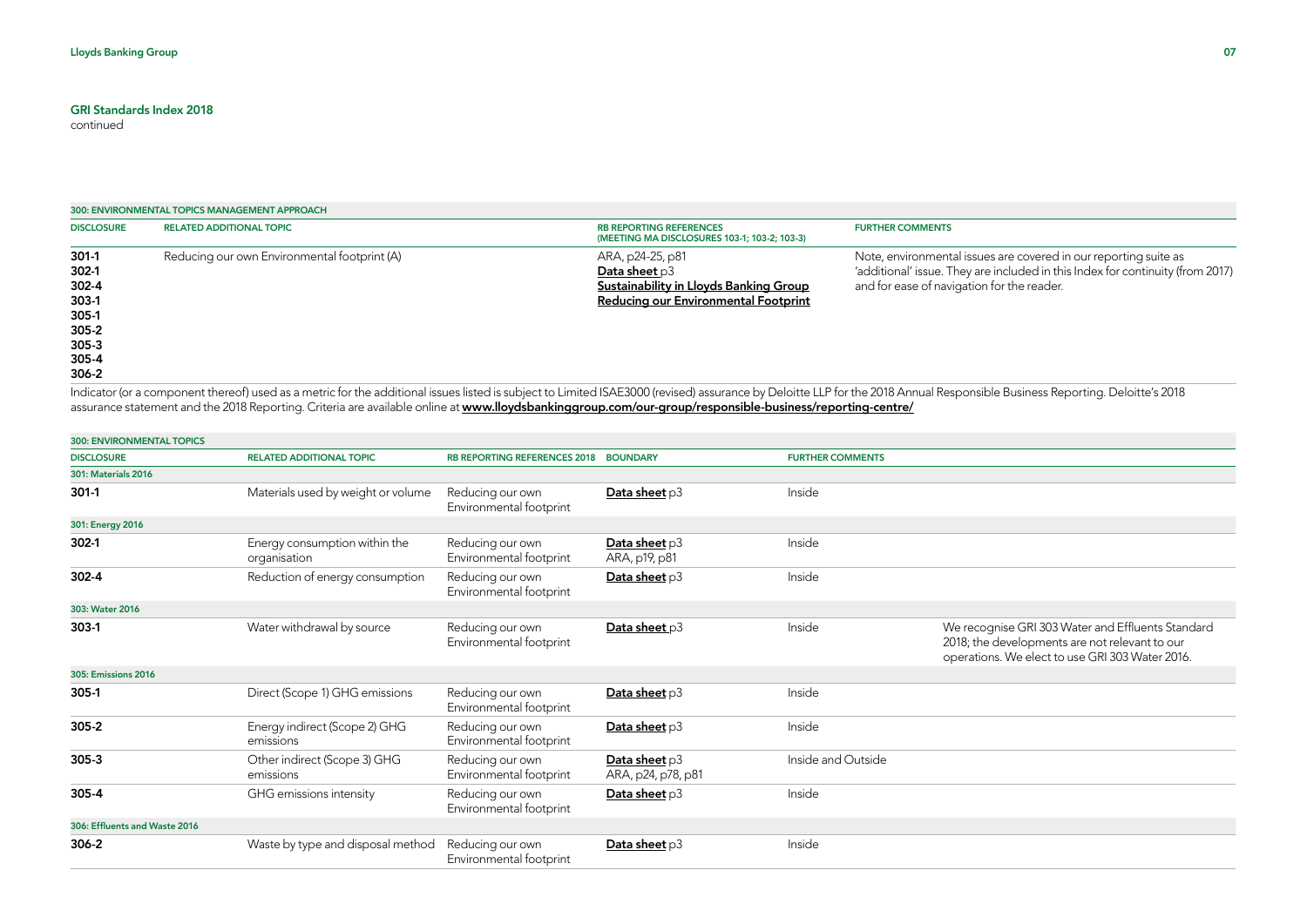continued

|                   | 400: SOCIAL TOPICS MANAGEMENT APPROACH       |                                                                                |                                                                              |  |  |  |
|-------------------|----------------------------------------------|--------------------------------------------------------------------------------|------------------------------------------------------------------------------|--|--|--|
| <b>DISCLOSURE</b> | <b>RELATED MATERIAL TOPIC</b>                | <b>RB REPORTING REFERENCES</b><br>(MEETING MA DISCLOSURES 103-1; 103-2; 103-3) | <b>FURTHER COMMENTS</b>                                                      |  |  |  |
| 404-1             | Training and skills                          | Training and skills development:                                               | As a service and customer-focused organisation, attracting, developing       |  |  |  |
| 404-3             | development                                  | ARA, p7, p10-11, p15, p17, p23, p26                                            | and retaining the best talent is vital to our success. Labour related issues |  |  |  |
| 405-1             |                                              | Data sheet p2                                                                  | are of particular importance in our business.                                |  |  |  |
| 405-2             | Equal Opportunities, Inclusion and Diversity | Equal Opportunities, Inclusion and Diversity:                                  |                                                                              |  |  |  |
| 406-1             |                                              | ARA, p19, p20, p22-23, p26, p56, p62, p78,                                     | Training, learning and development: We place high importance on              |  |  |  |
| 407-1             | Human Rights                                 | Data sheet p2                                                                  | the development of our people, and provide regular training and              |  |  |  |
| 409-1             |                                              | Human Rights: ARA, p19, p20, p22-23, p26, p78                                  | performance reviews for all colleagues.                                      |  |  |  |
| 412-2             |                                              | <b>Inclusion and Diversity</b>                                                 |                                                                              |  |  |  |
| 412-3             |                                              | Human rights: Responsible and ethical lending:                                 | We apply the same high and fair standards of employment to our               |  |  |  |
|                   |                                              | ARA, p14, p20, p24, p26; p81                                                   | contractors and suppliers.                                                   |  |  |  |
|                   |                                              | Sustainability in Lloyds Banking Group                                         |                                                                              |  |  |  |
| 413-1             | Support for vulnerable customers             | ARA, p7, p8-11, p20-27, p32, p57, p77, p109                                    | Through our high street brands we are an integral part of communities        |  |  |  |
| 415-1             |                                              | <b>Helping Britain Prosper Plan</b>                                            | across Britain, and we can only thrive if they do. The support and core      |  |  |  |
| 419-1             | Financial education and inclusion            | <b>Financial inclusion services</b>                                            | products and services that we provide help the communities in which we       |  |  |  |
|                   |                                              | <b>Community Programmes</b>                                                    | operate to prosper. But we also go further - our public commitments to       |  |  |  |
|                   |                                              | <b>Customer complaints monitoring</b>                                          | communities include: colleague volunteering, support for community           |  |  |  |
|                   |                                              |                                                                                | organisations, community investment programmes, donations to our four        |  |  |  |
|                   |                                              |                                                                                | Foundations, and fundraising for our Charity of the Year.                    |  |  |  |
|                   |                                              |                                                                                |                                                                              |  |  |  |

We also support communities with our investment programmes (focused around education, employability and enterprise) and through our four independent charitable Foundations via donations and colleague time and skills.

We continue to innovate and invest in products, services and initiatives that grow and enhance access and support for customers of all needs; business, communities and households.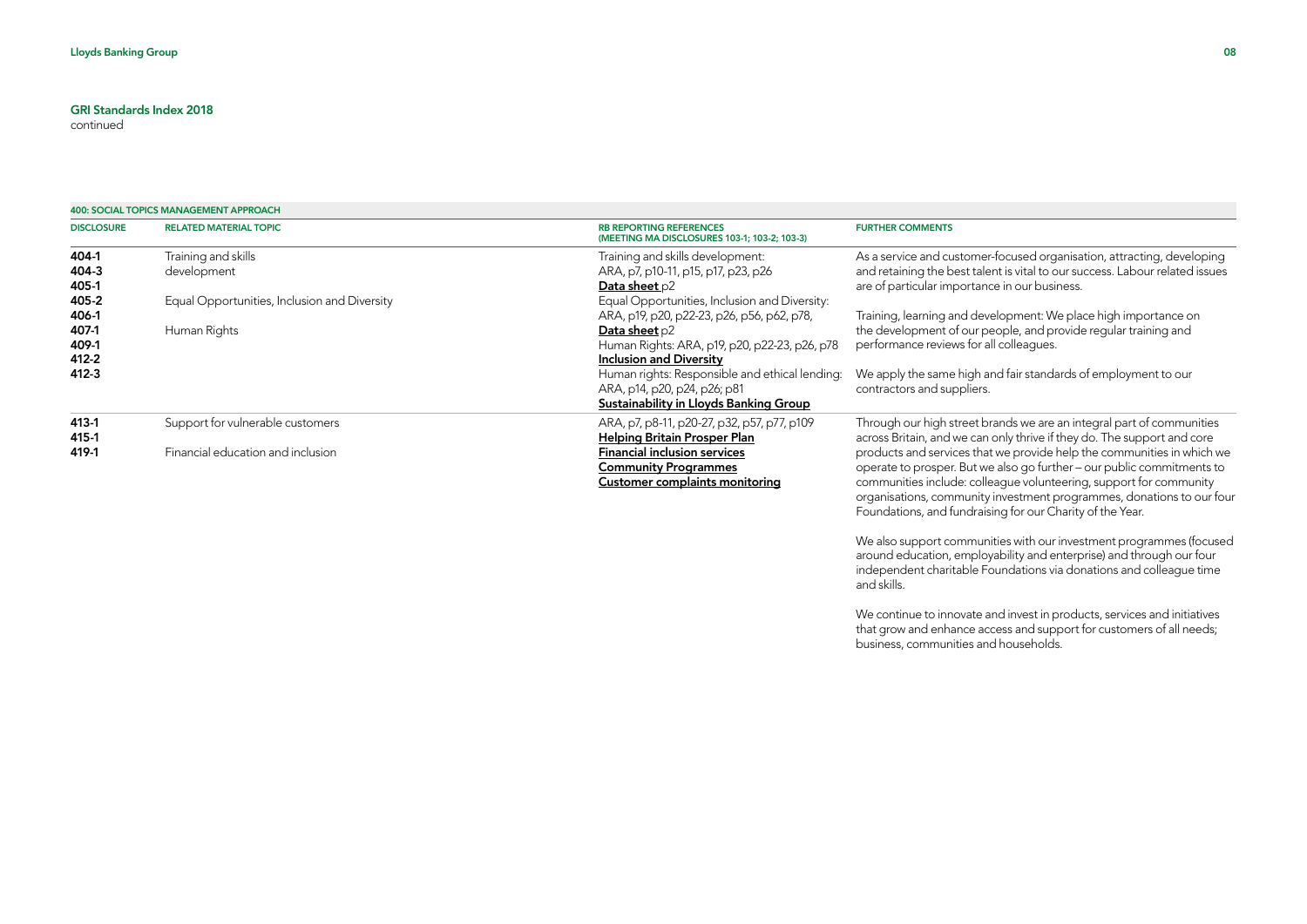| <b>400: SOCIAL TOPICS MANAGEMENT APPROACH</b> |                                                                                |                                                                                                                                                                                                                                                                                        |
|-----------------------------------------------|--------------------------------------------------------------------------------|----------------------------------------------------------------------------------------------------------------------------------------------------------------------------------------------------------------------------------------------------------------------------------------|
| <b>RELATED MATERIAL TOPIC</b>                 | <b>RB REPORTING REFERENCES</b><br>(MEETING MA DISCLOSURES 103-1; 103-2; 103-3) | <b>FURTHER COMMENTS</b>                                                                                                                                                                                                                                                                |
| Customer privacy and data security<br>p108    |                                                                                | ARA, p7, p13, p26, p30-31, p33, p57, p76, p77, p85, We recognise the importance to customers of both their data and their<br>money being safe, and we use advanced technology to protect them,<br>including systems that prevent fraud and detect fraudulent payments in<br>real time. |
|                                               |                                                                                | We are continuously improving our cyber-defences and also educate<br>customers to improve their own security by championing public<br>awareness campaigns, including Take Five.                                                                                                        |
|                                               |                                                                                | Colleagues also receive appropriate, ongoing training and support,<br>such as anti-bribery training to help them protect our customers.                                                                                                                                                |
|                                               |                                                                                | Customer complaints are collated using a rigorous process, complaint<br>categories are extensive and include privacy and data. There were no<br>large scale substantiated breaches of customer privacy in 2018.                                                                        |
| <b>RELATED ADDITIONAL TOPIC</b>               |                                                                                |                                                                                                                                                                                                                                                                                        |
| Occupational health, safety and wellbeing     | ARA p17, p26, p114, p137                                                       | Note, safety is covered in our reporting as 'additional' issue, and in this<br>Index for continuity (from 2017) and for ease of navigation for the reader.                                                                                                                             |
|                                               |                                                                                |                                                                                                                                                                                                                                                                                        |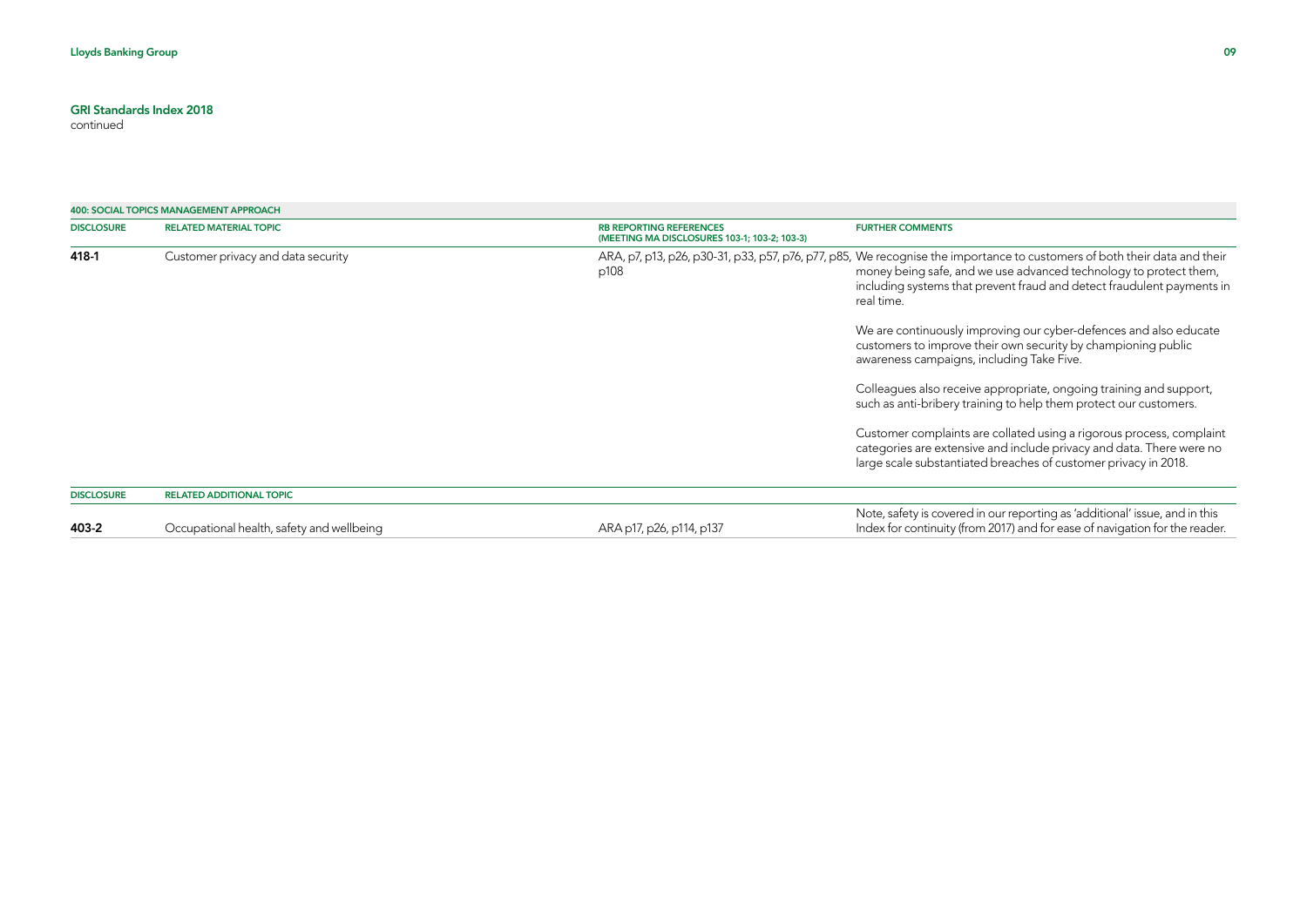| <b>400: SOCIAL TOPICS</b>                                  |                                                                                                                         |                                                 |                                                                                                 |                         |                                                                                                                                                                                                                                                                                                                                                                                                   |
|------------------------------------------------------------|-------------------------------------------------------------------------------------------------------------------------|-------------------------------------------------|-------------------------------------------------------------------------------------------------|-------------------------|---------------------------------------------------------------------------------------------------------------------------------------------------------------------------------------------------------------------------------------------------------------------------------------------------------------------------------------------------------------------------------------------------|
| <b>DISCLOSURE</b>                                          | <b>RELATED MATERIAL TOPIC</b>                                                                                           | <b>PAGE REFERENCE 2018</b>                      | <b>BOUNDARY</b>                                                                                 | <b>FURTHER COMMENTS</b> |                                                                                                                                                                                                                                                                                                                                                                                                   |
| 404: Training and education 2016                           |                                                                                                                         |                                                 |                                                                                                 |                         |                                                                                                                                                                                                                                                                                                                                                                                                   |
| 404-1                                                      | Average hours of training per<br>year per employee                                                                      | Training and skills<br>development              | ARA, p15, p17<br>Data sheet p2                                                                  | Inside                  | Reason for partial omission: we do not break down the<br>data by gender or employee category owing to the lack<br>of availability of the figures required.                                                                                                                                                                                                                                        |
| 404-3                                                      | Percentage of employees<br>receiving regular performance<br>and career development reviews                              | Training and skills<br>development              | ARA, p15, p17, p22                                                                              | Inside                  | All colleagues, regardless of gender or grade, receive<br>full performance reviews twice a year.                                                                                                                                                                                                                                                                                                  |
| 405: Diversity and equal opportunity 2016                  |                                                                                                                         |                                                 |                                                                                                 |                         |                                                                                                                                                                                                                                                                                                                                                                                                   |
| 405-1                                                      | Composition of governance<br>bodies and employees                                                                       | Equal Opportunities,<br>Inclusion and Diversity | ARA, p52-56<br><b>Inclusion and Diversity</b><br>Data sheet p2                                  | Inside and Outside      | Inclusion and diversity: We create and maintain an<br>inclusive and fair workplace culture, and a diverse<br>workforce to represent the customers we serve.<br>For us, this includes gender diversity - at all levels - but<br>with a targeted focus on senior roles, as well as LBGT,<br>ethnicity and disability.                                                                               |
| 405-2                                                      | Ratio of basic salary and<br>remuneration of women to men                                                               | Equal Opportunities,<br>Inclusion and Diversity | Gender pay report<br>$2017 - 2018$                                                              | Inside and Outside      |                                                                                                                                                                                                                                                                                                                                                                                                   |
| 406: Non-discrimination 2016                               |                                                                                                                         |                                                 |                                                                                                 |                         |                                                                                                                                                                                                                                                                                                                                                                                                   |
| 406-1                                                      | Incidents of discrimination and<br>corrective actions taken                                                             | Human Rights                                    | <b>ARA, 17</b><br><b>Inclusion and Diversity</b>                                                | Inside and Outside      | See comments above, for 405-1                                                                                                                                                                                                                                                                                                                                                                     |
| 407: Freedom of Association and Collective Bargaining 2016 |                                                                                                                         |                                                 |                                                                                                 |                         |                                                                                                                                                                                                                                                                                                                                                                                                   |
| 407-1                                                      | Operations and suppliers in<br>which the right to freedom of<br>association and collective<br>bargaining may be at risk | Human Rights                                    | ARA p83<br><b>Working with Suppliers</b><br><b>Responsible Sourcing</b>                         | Inside and Outside      | The Group operates in a highly regulated industry and<br>not in markets where this right is at risk. The Group<br>continues to embed ethical supplier and investment<br>standards through its Code of Supplier Responsibility<br>and screening processes. We have no evidence<br>of this risk.                                                                                                    |
| 409: Forced or compulsory labour 2016                      |                                                                                                                         |                                                 |                                                                                                 |                         |                                                                                                                                                                                                                                                                                                                                                                                                   |
| 409-1                                                      | Operations and suppliers<br>at significant risk for incidents of<br>forced or compulsory labor                          | Human rights                                    | ARA, p18, p26, p57<br><b>Modern Slavery and</b><br><b>Human Trafficking</b><br><b>Statement</b> | Outside                 | We do not tolerate slavery, trafficking or forced labour<br>in any part of our business or supply chain. We aim to<br>align our activities and policies with international best<br>practice and recognised standards. We are either a<br>signatory to, or abide by, the principles of a number of<br>international and national codes and standards relating<br>to responsible business practice. |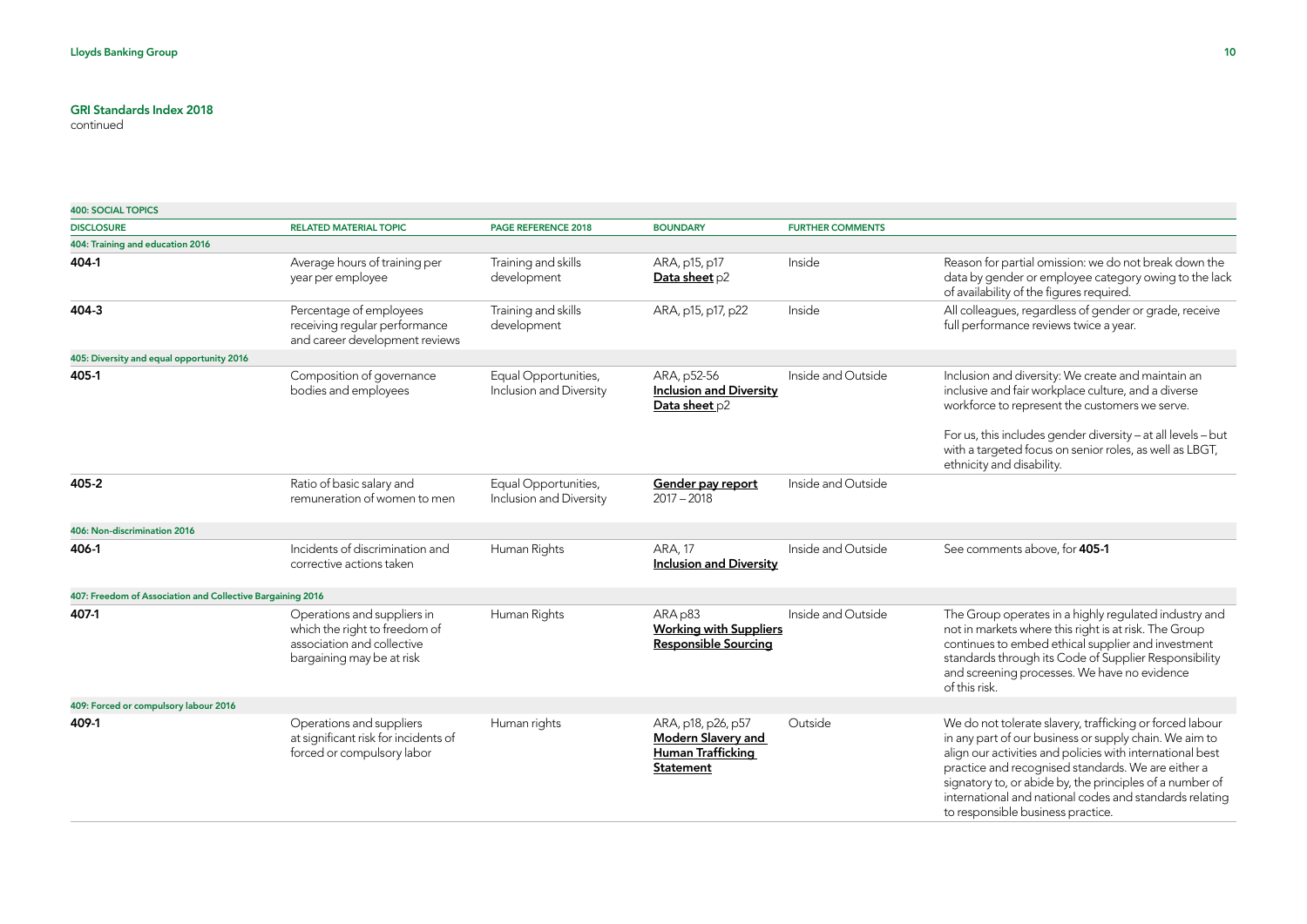| <b>DISCLOSURE</b>                 | <b>RELATED MATERIAL TOPIC</b>                                                                             | PAGE REFERENCE 2018                                | <b>BOUNDARY</b>                                                        | <b>FURTHER COMMENTS</b>                                                                                                                                                                                                                                                                                                                                                                                                                                        |
|-----------------------------------|-----------------------------------------------------------------------------------------------------------|----------------------------------------------------|------------------------------------------------------------------------|----------------------------------------------------------------------------------------------------------------------------------------------------------------------------------------------------------------------------------------------------------------------------------------------------------------------------------------------------------------------------------------------------------------------------------------------------------------|
| 409-1<br>(continued)              |                                                                                                           |                                                    | <b>UN Global Compact</b><br><b>Communication on</b><br><b>Progress</b> | These include: The Equator Principles, the UN Principles for Responsible Investment,<br>the UN Global Compact, the UN Universal Declaration of Human Rights, and the ILO<br>(International Labour Organisation) labour standards.                                                                                                                                                                                                                              |
|                                   |                                                                                                           |                                                    |                                                                        | The Group operates in a highly regulated industry and not in markets where slavery is<br>a high risk. It continues to embed ethical supplier and investment standards through<br>its Code of Supplier Responsibility and screening processes. No records of open or<br>concluded incidents are on file for 2018.                                                                                                                                               |
| 412: Human Rights Assessment 2016 |                                                                                                           |                                                    |                                                                        |                                                                                                                                                                                                                                                                                                                                                                                                                                                                |
| 412-2                             | Employee training on human rights<br>policies or procedures                                               | Human rights                                       | <b>UN Global Compact</b><br>Communication on<br>Progress               | All colleagues complete annual anti-bribery and health and safety training as part of<br>the Group's mandatory training curriculum.                                                                                                                                                                                                                                                                                                                            |
|                                   |                                                                                                           |                                                    |                                                                        | The Group does not report total number of hours in the reporting period devoted<br>to training on human rights policies or procedures. Partial reason for omission:<br>relevant human rights subjects such as anti-discrimination, LBGT rights, ethnicity, are<br>embedded in ongoing mandatory training programmes and, induction courses, and<br>other human resources training modules. Data on hours separated out by subject<br>matter are not available. |
| 412-3                             | Significant investment agreements<br>and contracts that include human<br>rights clauses or that underwent | Responsible and ethical<br>lending<br>Human rights | External sector<br>statements<br>(requirements) available              | In all sectors which experience heightened exposure to ESG risk, we aim to work with<br>customers and <b>suppliers</b> who:                                                                                                                                                                                                                                                                                                                                    |
|                                   | human rights screening                                                                                    | Impact of climate<br>change risks                  | here                                                                   | • implement effective, market-based solutions that take into account any social and<br>environmental concerns about their operations.                                                                                                                                                                                                                                                                                                                          |
|                                   |                                                                                                           |                                                    |                                                                        | • operate safely and securely within a defined framework that upholds human rights.                                                                                                                                                                                                                                                                                                                                                                            |
|                                   |                                                                                                           |                                                    |                                                                        | • align their operations with the principles of this framework and with the United<br>Nations Global Compact's labour, environment and anti-corruption standards.                                                                                                                                                                                                                                                                                              |
|                                   |                                                                                                           |                                                    |                                                                        | • assess the long-term impact of their activities across the entire supply chain,<br>considering indigenous people and local communities specifically.                                                                                                                                                                                                                                                                                                         |
|                                   |                                                                                                           |                                                    |                                                                        | Reason for partial omission: we do not yet have verified data on total number and<br>percentage of significant investment agreements and contracts that include human<br>rights clauses or that underwent human rights screening.                                                                                                                                                                                                                              |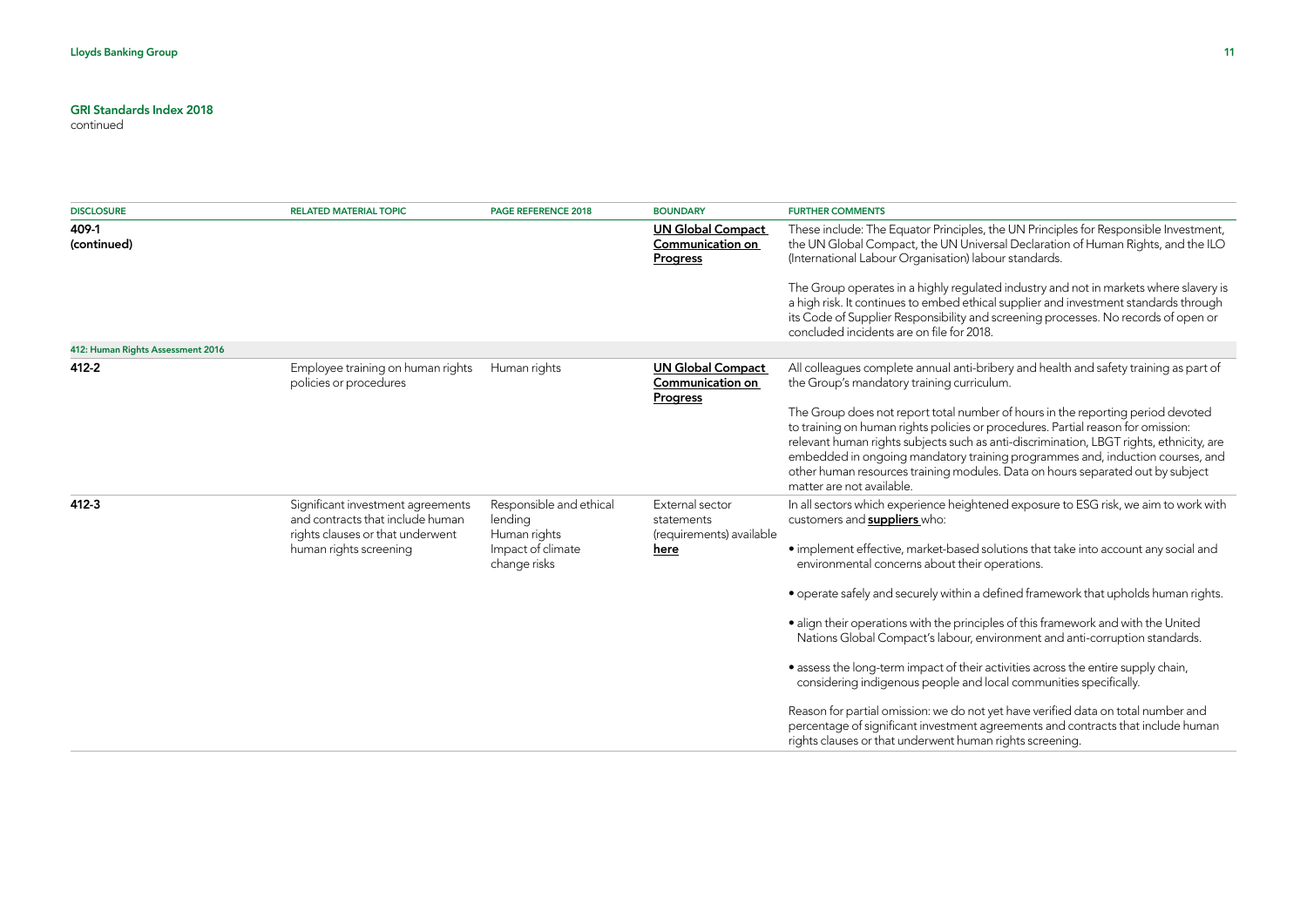| <b>DISCLOSURE</b>                                             | <b>RELATED MATERIAL TOPIC</b>                                                                     | PAGE REFERENCE 2018                                                                                  | <b>BOUNDARY</b>                                                                                                                                                                                                                                           | <b>FURTHER COMMENTS</b> |                                                                                                                                                                 |
|---------------------------------------------------------------|---------------------------------------------------------------------------------------------------|------------------------------------------------------------------------------------------------------|-----------------------------------------------------------------------------------------------------------------------------------------------------------------------------------------------------------------------------------------------------------|-------------------------|-----------------------------------------------------------------------------------------------------------------------------------------------------------------|
| 412-3<br>(continued)                                          |                                                                                                   |                                                                                                      |                                                                                                                                                                                                                                                           |                         |                                                                                                                                                                 |
| 413: Local communities 2016                                   |                                                                                                   |                                                                                                      |                                                                                                                                                                                                                                                           |                         |                                                                                                                                                                 |
| 413-1                                                         | Operations with local community<br>engagement, impact<br>assessments, and development<br>programs | Support for vulnerable<br>customers                                                                  | Community<br>Programmes<br><b>Charitable Foundation</b>                                                                                                                                                                                                   | Outside                 |                                                                                                                                                                 |
| FS14 (elective use of GRI G4 Sector<br>Supplement disclosure) | Initiatives to improve access to<br>financial services for disadvantaged<br>people                | Support for vulnerable<br>customers<br>Financial education and<br>inclusion                          | ARA, p7, p8-11, p16,<br>p20-26, p27, p32,<br>p57, p77, p109<br><b>Helping Britain Prosper</b><br>Plan<br><b>Financial Inclusion &amp;</b><br>Education<br><b>Education &amp;</b><br><b>Employability</b><br><b>Social Enterprise</b><br>Digital Inclusion | Inside and Outside      |                                                                                                                                                                 |
| 415: Public Policy 2016                                       |                                                                                                   |                                                                                                      |                                                                                                                                                                                                                                                           |                         |                                                                                                                                                                 |
| 415-1                                                         | Political contributions                                                                           | Governance & Accountability, ARA, p78, p135-136<br>Responsible Conduct and<br>Stakeholder Engagement |                                                                                                                                                                                                                                                           | Inside and Outside      | We do not make any contributions to political parties,<br>but we do engage regularly with government bodies<br>and regulatory bodies on relevant public policy. |
| 417: Marketing & Labelling 2016                               |                                                                                                   |                                                                                                      |                                                                                                                                                                                                                                                           |                         |                                                                                                                                                                 |
| 417-1                                                         | Incidents of non-compliance<br>concerning product and service<br>information and labeling         | Responsible and ethical<br>lending                                                                   | ARA, p14, p20, p24,<br>p26, p81<br><b>Helping Britain Prosper</b><br>Plan<br><b>Sustainability in Lloyds</b><br><b>Banking Group</b>                                                                                                                      |                         |                                                                                                                                                                 |